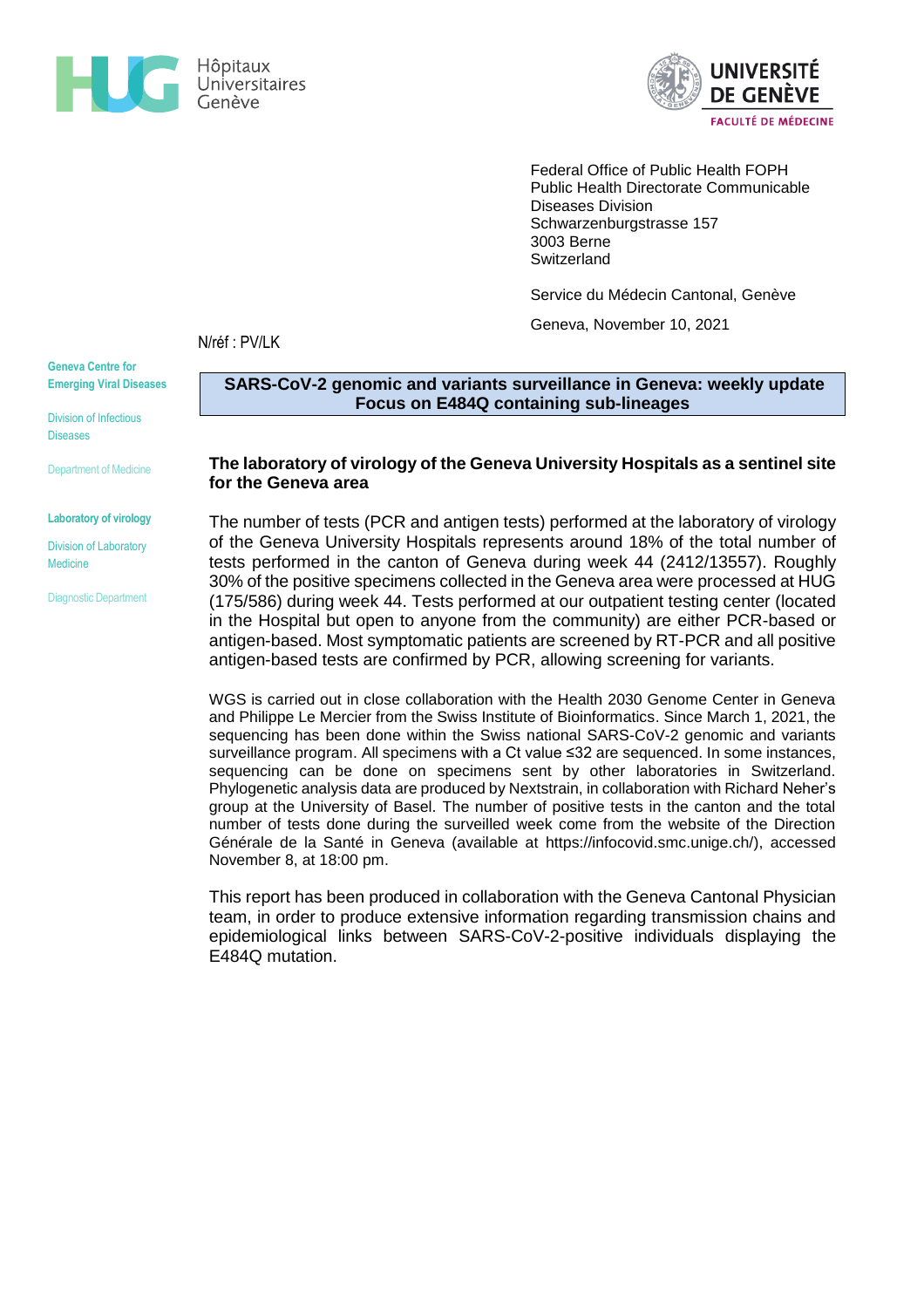

During week 44, the absolute number of positive SARS-CoV-2 tests continued to increase, and the mean positivity rate over 7 sliding days reached 9%.

Similarly, at our outpatient symptomatic testing center (sector E'), the mean positivity rate continued to increase during week 44, and was 20% on average for the whole week.

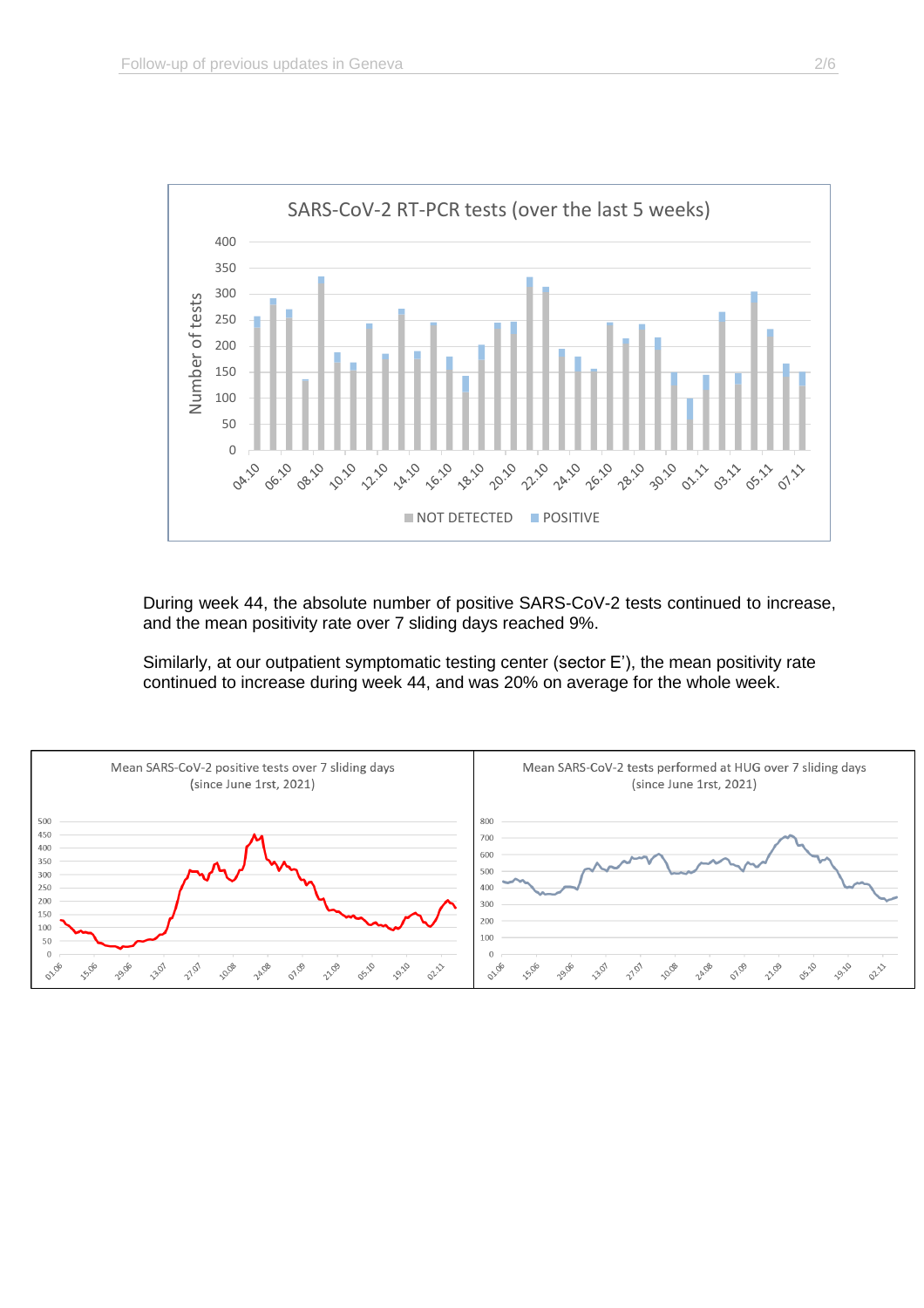

# **SARS-CoV-2 lineages identified by whole-genome sequencing at HUG from samples (Ct value ≤32) collected from Geneva residents**

Results of WGS of 582 sequences submitted to GISAID between September 13 and October 21, 2021.

Note: due to a technical problem encountered during the WGS process, a total of 76 SARS-CoV-2 positive samples collected between September 23 and 28 could not be sequenced. This partly explains the drop in the number of sequences available during this period.

\*Partial data for week 43 (October 25 to October 31), as sequencing is still ongoing. Numbers will be updated in the next report.

# **Exclusively B.1.617.2 (Delta, or one of its sub-lineages) sequences have been identified in samples collected from Geneva residents since mid-September.**

### **Three new sequences of the Delta sub-lineage AY.4.2** (a Variant under

Investigation/Variant under Monitoring) **have been identified in the last sequencing batch**. In total, the Delta sub-lineage AY.4.2 represented 5.5% (4/72), 9% (9/101) and 4% (5/115) of the sequences collected during weeks 40, 41 and 42, respectively (from October 4 to October 26). One was retrieved from a hospitalized patient repatriated from abroad. Of note, preliminary observational data from the UK, where this sub-lineage is increasing in proportion, do not indicate that there is more severe disease after infection with this specific variant.

In parallel, **since the beginning of October, 19 sequences of Delta additionally carrying the 484Q mutation have been identified in the Geneva area, collected between 7 and 24 October.** This mutation has been implicated in immune escape and warrants further surveillance.

Among those, **12/19 (63%) were retrieved from post-vaccination infections**, and 2 from children (age between 10 to 15).

Of those 19 samples with the 484Q mutation collected from October 14 to 24, **18 of them include two additional mutations on the spike gene:** one mutation in the furin cleavage site (V687I) and one outside of the RBD and furin cleavage site (T859N).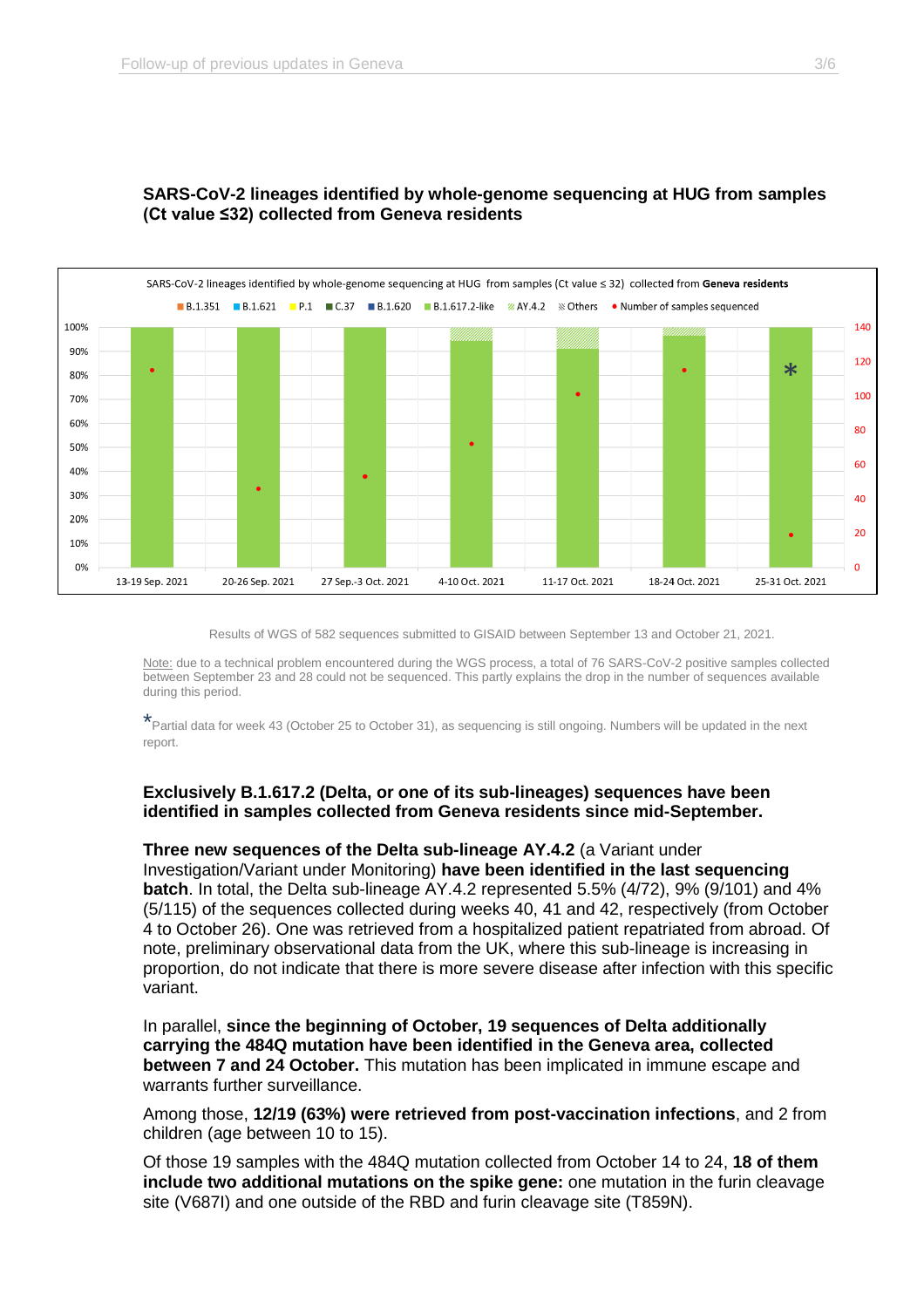- o Among those mutations, E484Q (located in the RBD) is known to decrease neutralization from convalescent, vaccinated sera and the monoclonal antibody casirivimab used in clinical practice; however, previously published data originating from *in vitro* pseudoneutralization studies also indicated that its presence doesn't seem to have a substantial effect in combination the 452R mutation carried by the Delta sub-lineage. Similarly, the studies using pseudovirus do not suggest that the E484Q mutation, in combination with the L452R mutation, enhances cell entry or infection.
- o The other 2 mutations are not known to have immune escape properties, nor to lead to increased infectivity. However, the presence of one mutation in the furin cleavage site warrants further surveillance, as similar mutations are associated with increased transmissibility.

**The combination of those 3 mutations seems to be specific to Switzerland and has previously not been identified elsewhere.** Their combined effect remains unknown. Of note, the presence of the E484Q mutation on the Delta background was already observed in the B.1.617.1 Kappa and B.1.617.3 variants, which were both replaced by Delta B.1.617.2. It is worth noting that the E484Q mutation in B.1.617.2 appears to be a reversion to the ancestral state shared with B.1.617.1 and B.1.617.3.

According to the cantonal physician team, five cases have been linked together during a large event which required the COVID certificate. This may partially explain the large proportion of vaccinated individuals infected by this specific variant. Among other cases, some were related (through family links or social events).However, **all transmission chains could not be retraced** and only one of these cases was imported, **indicating possible community transmission.**

In addition, one sequence carrying the E484Q mutation also includes the additional spike mutation at position V1104L. This combination has been observed previously in multiple places but at low frequency. According to the cantonal physician team, this virus is linked to vaccinated travelers returning from India. No similar sequence has been retrieved since October 7.

**None of them are currently or have been hospitalized because of COVID-19 at Geneva University Hospitals** since the beginning of October. Of note, no further data is available regarding the health status of those individuals or their risk factors for severe disease.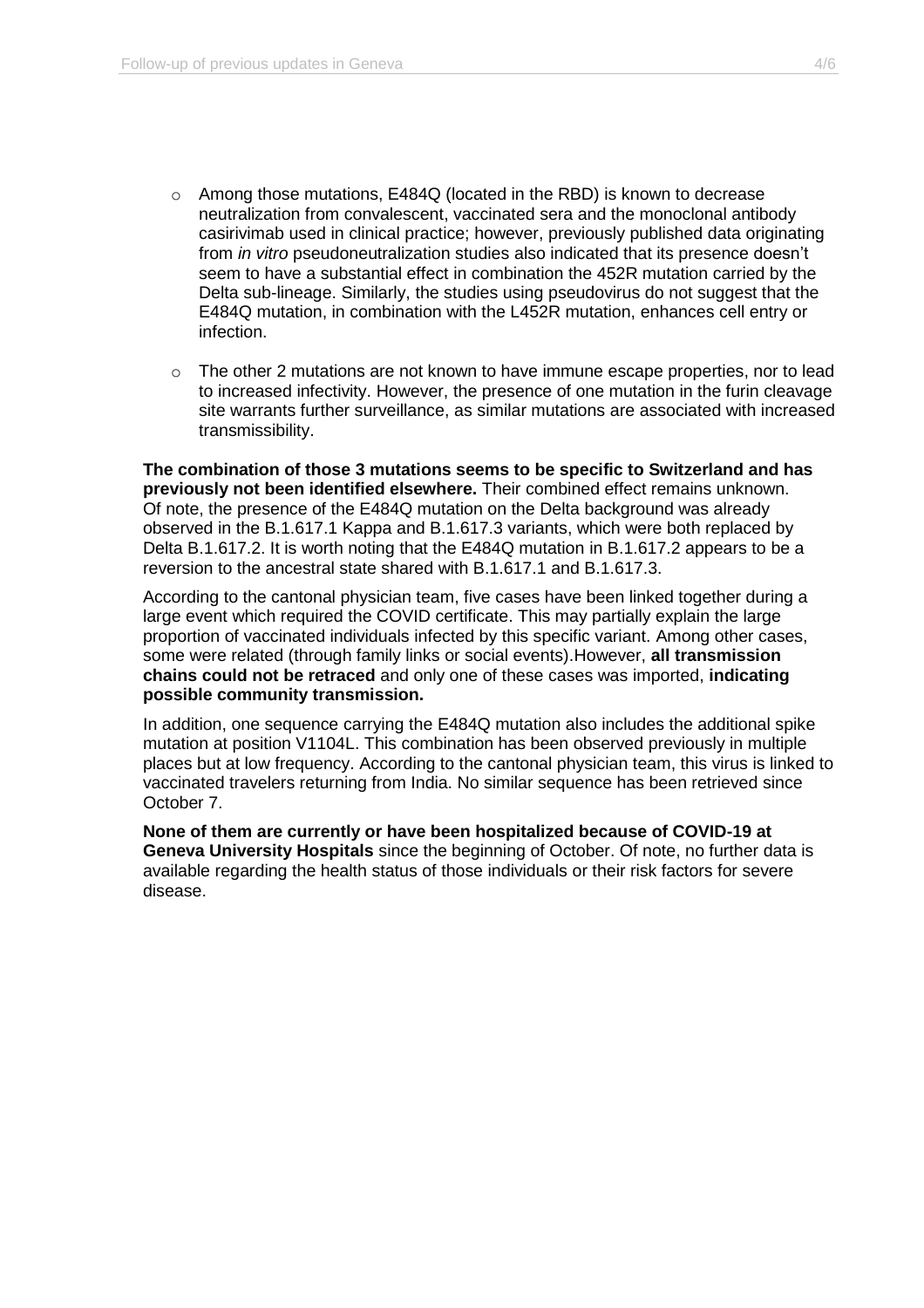# **Post-vaccination infections in the canton of Geneva**

Post-vaccination infection is defined here as a positive SARS-CoV-2 test occurring more than 14 days after the second vaccine dose. This surveillance is done in collaboration with the Direction Générale de la Santé (DGS) of Geneva. Data are collected by the DGS of Geneva during contact tracing calls after having obtained informed consent from SARS-CoV-2 positive patients. The list of patients with post-vaccination infections is sent weekly to HUG virology laboratory, which makes an effort to retrieve initial diagnostic samples in order to ensure sequencing, as recommended by FOPH.

Among the 599 new COVID-19 cases reported by the Direction Générale de la Santé in Geneva over week 44, 167 (28%) have been identified as post-vaccination infections.

Documented infections with AY.4.2 predominantly were retrieved in vaccinated individuals > 50% (10/19).

Similarly, 63% (12/19) of documented infections with a sequence carrying the E484Q mutation were identified in previously vaccinated individuals.

Whether these proportions are high because of immune escape properties of the variants or because of specific behavioral events and exposure bias (see above) remains uncertain. Of note, preliminary observational data from the UK seem to suggest that additional mutations carried by AY.4.2 do not lead to additional vaccine escape. No data is available so far regarding possible immune escape of the Delta sub-lineages with additional 484Q, V687I and T859N mutations. More information is expected to follow in the next weeks.